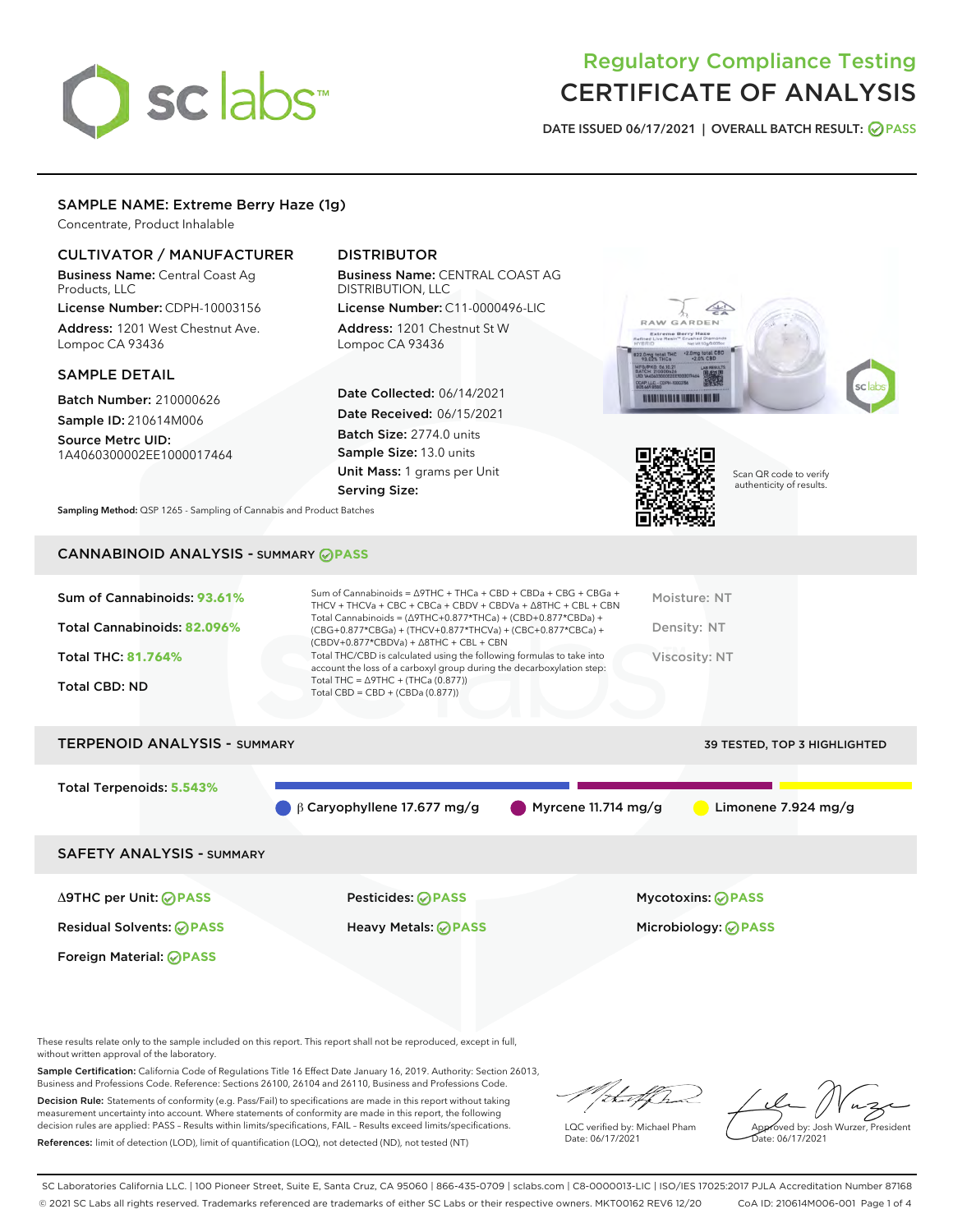



EXTREME BERRY HAZE (1G) | DATE ISSUED 06/17/2021 | OVERALL BATCH RESULT: ● PASS

#### CANNABINOID TEST RESULTS - 06/16/2021 2 PASS

Tested by high-performance liquid chromatography with diode-array detection (HPLC-DAD). **Method:** QSP 1157 - Analysis of Cannabinoids by HPLC-DAD

#### TOTAL CANNABINOIDS: **82.096%**

Total Cannabinoids (Total THC) + (Total CBD) + (Total CBG) + (Total THCV) + (Total CBC) + (Total CBDV) + ∆8THC + CBL + CBN

TOTAL THC: **81.764%** Total THC (∆9THC+0.877\*THCa)

TOTAL CBD: ND

Total CBD (CBD+0.877\*CBDa)

TOTAL CBG: ND Total CBG (CBG+0.877\*CBGa)

TOTAL THCV: 0.332% Total THCV (THCV+0.877\*THCVa)

TOTAL CBC: ND Total CBC (CBC+0.877\*CBCa)

TOTAL CBDV: ND Total CBDV (CBDV+0.877\*CBDVa)

| <b>COMPOUND</b>  | LOD/LOQ<br>(mg/g)          | <b>MEASUREMENT</b><br><b>UNCERTAINTY</b><br>(mg/g) | <b>RESULT</b><br>(mg/g) | <b>RESULT</b><br>(%) |
|------------------|----------------------------|----------------------------------------------------|-------------------------|----------------------|
| <b>THCa</b>      | 0.05/0.14                  | ±23.961                                            | 932.32                  | 93.232               |
| <b>THCVa</b>     | 0.07/0.20                  | ±0.180                                             | 3.78                    | 0.378                |
| <b>A9THC</b>     | 0.06 / 0.26                | N/A                                                | <b>ND</b>               | <b>ND</b>            |
| $\triangle$ 8THC | 0.1/0.4                    | N/A                                                | <b>ND</b>               | <b>ND</b>            |
| <b>THCV</b>      | 0.1 / 0.2                  | N/A                                                | <b>ND</b>               | <b>ND</b>            |
| <b>CBD</b>       | 0.07/0.29                  | N/A                                                | <b>ND</b>               | <b>ND</b>            |
| <b>CBDa</b>      | 0.02/0.19                  | N/A                                                | <b>ND</b>               | <b>ND</b>            |
| <b>CBDV</b>      | 0.04/0.15                  | N/A                                                | <b>ND</b>               | <b>ND</b>            |
| <b>CBDVa</b>     | 0.03/0.53                  | N/A                                                | <b>ND</b>               | <b>ND</b>            |
| <b>CBG</b>       | 0.06/0.19                  | N/A                                                | <b>ND</b>               | <b>ND</b>            |
| <b>CBGa</b>      | 0.1/0.2                    | N/A                                                | <b>ND</b>               | <b>ND</b>            |
| <b>CBL</b>       | 0.06 / 0.24                | N/A                                                | <b>ND</b>               | <b>ND</b>            |
| <b>CBN</b>       | 0.1/0.3                    | N/A                                                | <b>ND</b>               | <b>ND</b>            |
| <b>CBC</b>       | 0.2 / 0.5                  | N/A                                                | <b>ND</b>               | <b>ND</b>            |
| <b>CBCa</b>      | 0.07/0.28                  | N/A                                                | <b>ND</b>               | <b>ND</b>            |
|                  | <b>SUM OF CANNABINOIDS</b> |                                                    | 936.10 mg/g             | 93.61%               |

#### **UNIT MASS: 1 grams per Unit**

| ∆9THC per Unit                                                                            | 1120 per-package limit | <b>ND</b>      | <b>PASS</b> |  |
|-------------------------------------------------------------------------------------------|------------------------|----------------|-------------|--|
| <b>Total THC per Unit</b>                                                                 |                        | 817.64 mg/unit |             |  |
| <b>CBD per Unit</b>                                                                       |                        | <b>ND</b>      |             |  |
| <b>Total CBD per Unit</b>                                                                 |                        | <b>ND</b>      |             |  |
| Sum of Cannabinoids<br>per Unit                                                           |                        | 936.10 mg/unit |             |  |
| <b>Total Cannabinoids</b><br>per Unit                                                     |                        | 820.96 mg/unit |             |  |
| <b>MOISTURE TEST RESULT</b><br><b>VISCOSITY TEST RESULT</b><br><b>DENSITY TEST RESULT</b> |                        |                |             |  |

Not Tested

Not Tested

Not Tested

#### TERPENOID TEST RESULTS - 06/17/2021

Terpene analysis utilizing gas chromatography-flame ionization detection (GC-FID). **Method:** QSP 1192 - Analysis of Terpenoids by GC-FID

| <b>COMPOUND</b>         | LOD/LOQ<br>(mg/g) | <b>MEASUREMENT</b><br><b>UNCERTAINTY</b><br>(mg/g) | <b>RESULT</b><br>(mg/g)                         | <b>RESULT</b><br>(%) |
|-------------------------|-------------------|----------------------------------------------------|-------------------------------------------------|----------------------|
| $\beta$ Caryophyllene   | 0.004 / 0.012     | ±0.6293                                            | 17.677                                          | 1.7677               |
| <b>Myrcene</b>          | 0.008 / 0.025     | ±0.1511                                            | 11.714                                          | 1.1714               |
| Limonene                | 0.005 / 0.016     | ±0.1133                                            | 7.924                                           | 0.7924               |
| $\alpha$ Humulene       | 0.009 / 0.029     | ±0.1504                                            | 4.684                                           | 0.4684               |
| Linalool                | 0.009 / 0.032     | ±0.1045                                            | 2.751                                           | 0.2751               |
| $\alpha$ Pinene         | 0.005 / 0.017     | ±0.0132                                            | 1.535                                           | 0.1535               |
| trans-ß-Farnesene       | 0.008 / 0.025     | ±0.0517                                            | 1.457                                           | 0.1457               |
| Ocimene                 | 0.011 / 0.038     | ±0.0449                                            | 1.399                                           | 0.1399               |
| $\beta$ Pinene          | 0.004 / 0.014     | ±0.0158                                            | 1.377                                           | 0.1377               |
| Terpinolene             | 0.008 / 0.026     | ±0.0268                                            | 1.305                                           | 0.1305               |
| Fenchol                 | 0.010 / 0.034     | ±0.0417                                            | 1.077                                           | 0.1077               |
| <b>Terpineol</b>        | 0.016 / 0.055     | ±0.0548                                            | 0.893                                           | 0.0893               |
| Valencene               | 0.009 / 0.030     | ±0.0307                                            | 0.446                                           | 0.0446               |
| Borneol                 | 0.005 / 0.016     | ±0.0107                                            | 0.255                                           | 0.0255               |
| $\alpha$ Bisabolol      | 0.008 / 0.026     | ±0.0113                                            | 0.212                                           | 0.0212               |
| Nerolidol               | 0.009 / 0.028     | ±0.0121                                            | 0.193                                           | 0.0193               |
| Camphene                | 0.005 / 0.015     | ±0.0013                                            | 0.114                                           | 0.0114               |
| Caryophyllene<br>Oxide  | 0.010 / 0.033     | ±0.0045                                            | 0.097                                           | 0.0097               |
| Citronellol             | 0.003 / 0.010     | ±0.0033                                            | 0.067                                           | 0.0067               |
| Fenchone                | 0.009 / 0.028     | ±0.0019                                            | 0.064                                           | 0.0064               |
| Geraniol                | 0.002 / 0.007     | ±0.0026                                            | 0.058                                           | 0.0058               |
| $\gamma$ Terpinene      | 0.006 / 0.018     | ±0.0007                                            | 0.039                                           | 0.0039               |
| $\alpha$ Phellandrene   | 0.006 / 0.020     | ±0.0005                                            | 0.035                                           | 0.0035               |
| $\alpha$ Terpinene      | 0.005 / 0.017     | ±0.0005                                            | 0.032                                           | 0.0032               |
| 3 Carene                | 0.005 / 0.018     | ±0.0004                                            | 0.025                                           | 0.0025               |
| p-Cymene                | 0.005 / 0.016     | N/A                                                | <loq< th=""><th><loq< th=""></loq<></th></loq<> | <loq< th=""></loq<>  |
| Sabinene Hydrate        | 0.006 / 0.022     | N/A                                                | <loq< th=""><th><loq< th=""></loq<></th></loq<> | <loq< th=""></loq<>  |
| Guaiol                  | 0.009 / 0.030     | N/A                                                | <loq< th=""><th><loq< th=""></loq<></th></loq<> | <loq< th=""></loq<>  |
| Sabinene                | 0.004 / 0.014     | N/A                                                | ND                                              | <b>ND</b>            |
| Eucalyptol              | 0.006 / 0.018     | N/A                                                | <b>ND</b>                                       | <b>ND</b>            |
| (-)-Isopulegol          | 0.005 / 0.016     | N/A                                                | ND                                              | <b>ND</b>            |
| Camphor                 | 0.006 / 0.019     | N/A                                                | ND                                              | ND                   |
| Isoborneol              | 0.004 / 0.012     | N/A                                                | ND                                              | <b>ND</b>            |
| Menthol                 | 0.008 / 0.025     | N/A                                                | ND                                              | <b>ND</b>            |
| Nerol                   | 0.003 / 0.011     | N/A                                                | ND                                              | ND                   |
| R-(+)-Pulegone          | 0.003 / 0.011     | N/A                                                | ND                                              | ND                   |
| <b>Geranyl Acetate</b>  | 0.004 / 0.014     | N/A                                                | ND                                              | <b>ND</b>            |
| $\alpha$ Cedrene        | 0.005 / 0.016     | N/A                                                | ND                                              | ND                   |
| Cedrol                  | 0.008 / 0.027     | N/A                                                | ND                                              | <b>ND</b>            |
| <b>TOTAL TERPENOIDS</b> |                   |                                                    | 55.430 mg/g                                     | 5.543%               |

SC Laboratories California LLC. | 100 Pioneer Street, Suite E, Santa Cruz, CA 95060 | 866-435-0709 | sclabs.com | C8-0000013-LIC | ISO/IES 17025:2017 PJLA Accreditation Number 87168 © 2021 SC Labs all rights reserved. Trademarks referenced are trademarks of either SC Labs or their respective owners. MKT00162 REV6 12/20 CoA ID: 210614M006-001 Page 2 of 4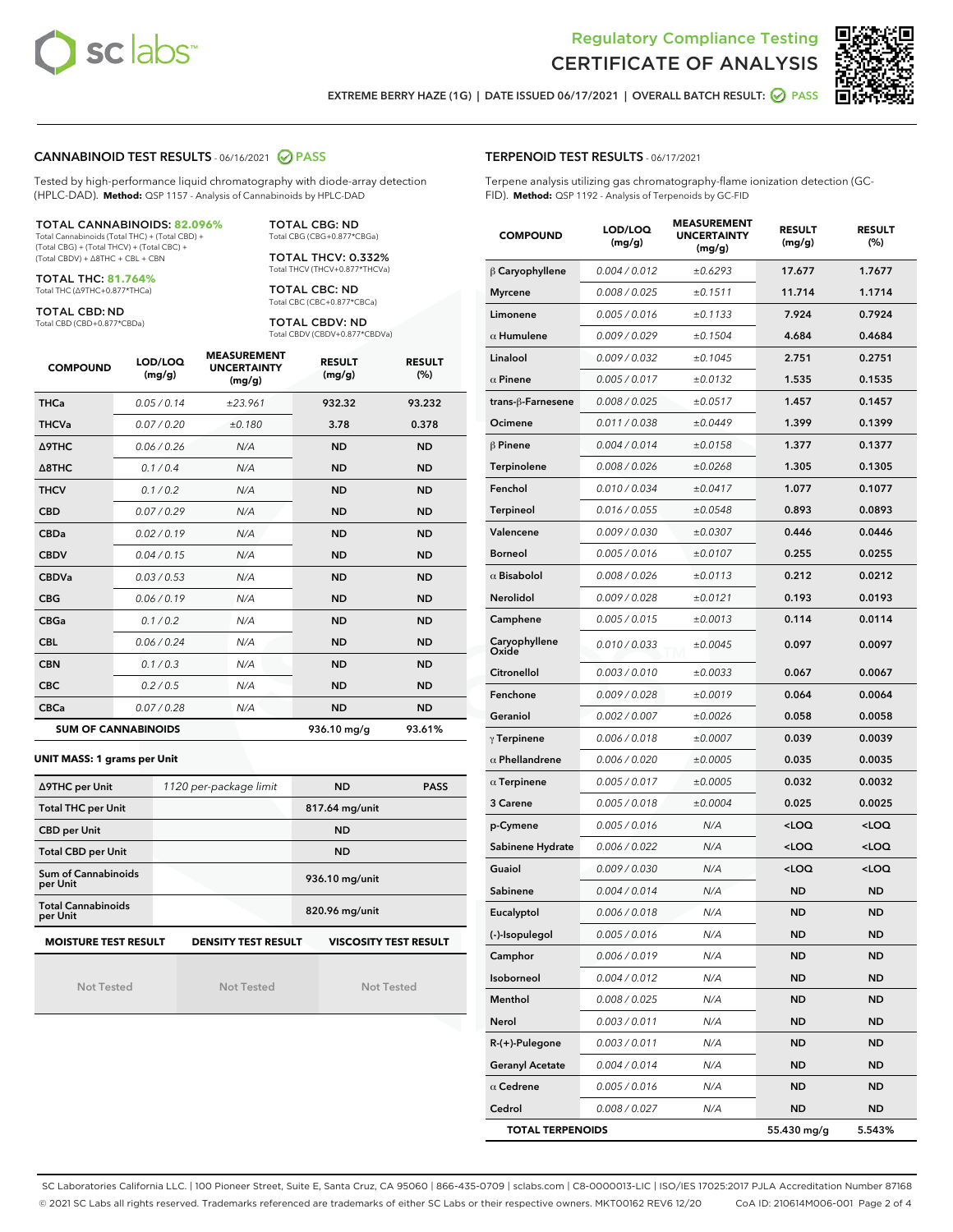



EXTREME BERRY HAZE (1G) | DATE ISSUED 06/17/2021 | OVERALL BATCH RESULT: ☑ PASS

# CATEGORY 1 PESTICIDE TEST RESULTS - 06/16/2021 @ PASS

Pesticide and plant growth regulator analysis utilizing high-performance liquid chromatography-mass spectrometry (HPLC-MS) or gas chromatography-mass spectrometry (GC-MS). \*GC-MS utilized where indicated. **Method:** QSP 1212 - Analysis of Pesticides and Mycotoxins by LC-MS or QSP 1213 - Analysis of Pesticides by GC-MS

| <b>COMPOUND</b>             | LOD/LOQ<br>$(\mu g/g)$ | <b>ACTION</b><br><b>LIMIT</b><br>$(\mu g/g)$ | <b>MEASUREMENT</b><br><b>UNCERTAINTY</b><br>$(\mu g/g)$ | <b>RESULT</b><br>$(\mu g/g)$ | <b>RESULT</b> |
|-----------------------------|------------------------|----------------------------------------------|---------------------------------------------------------|------------------------------|---------------|
| Aldicarb                    | 0.03/0.08              | $>$ LOD                                      | N/A                                                     | <b>ND</b>                    | <b>PASS</b>   |
| Carbofuran                  | 0.02 / 0.05            | $\ge$ LOD                                    | N/A                                                     | <b>ND</b>                    | <b>PASS</b>   |
| Chlordane*                  | 0.03/0.08              | $>$ LOD                                      | N/A                                                     | <b>ND</b>                    | <b>PASS</b>   |
| Chlorfenapyr*               | 0.03/0.10              | $\ge$ LOD                                    | N/A                                                     | <b>ND</b>                    | <b>PASS</b>   |
| Chlorpyrifos                | 0.02 / 0.06            | $\ge$ LOD                                    | N/A                                                     | <b>ND</b>                    | <b>PASS</b>   |
| Coumaphos                   | 0.02 / 0.07            | $\ge$ LOD                                    | N/A                                                     | <b>ND</b>                    | <b>PASS</b>   |
| Daminozide                  | 0.02 / 0.07            | $\ge$ LOD                                    | N/A                                                     | <b>ND</b>                    | <b>PASS</b>   |
| <b>DDVP</b><br>(Dichlorvos) | 0.03/0.09              | $\ge$ LOD                                    | N/A                                                     | <b>ND</b>                    | <b>PASS</b>   |
| <b>Dimethoate</b>           | 0.03 / 0.08            | $\ge$ LOD                                    | N/A                                                     | <b>ND</b>                    | <b>PASS</b>   |
| Ethoprop(hos)               | 0.03/0.10              | $\ge$ LOD                                    | N/A                                                     | <b>ND</b>                    | <b>PASS</b>   |
| Etofenprox                  | 0.02 / 0.06            | $\ge$ LOD                                    | N/A                                                     | <b>ND</b>                    | <b>PASS</b>   |
| Fenoxycarb                  | 0.03 / 0.08            | $\ge$ LOD                                    | N/A                                                     | <b>ND</b>                    | <b>PASS</b>   |
| Fipronil                    | 0.03/0.08              | $>$ LOD                                      | N/A                                                     | <b>ND</b>                    | <b>PASS</b>   |
| Imazalil                    | 0.02 / 0.06            | $\ge$ LOD                                    | N/A                                                     | <b>ND</b>                    | <b>PASS</b>   |
| Methiocarb                  | 0.02 / 0.07            | $\ge$ LOD                                    | N/A                                                     | <b>ND</b>                    | <b>PASS</b>   |
| Methyl<br>parathion         | 0.03/0.10              | $\ge$ LOD                                    | N/A                                                     | <b>ND</b>                    | <b>PASS</b>   |
| <b>Mevinphos</b>            | 0.03/0.09              | $\ge$ LOD                                    | N/A                                                     | <b>ND</b>                    | <b>PASS</b>   |
| Paclobutrazol               | 0.02 / 0.05            | $>$ LOD                                      | N/A                                                     | <b>ND</b>                    | <b>PASS</b>   |
| Propoxur                    | 0.03/0.09              | $\ge$ LOD                                    | N/A                                                     | <b>ND</b>                    | <b>PASS</b>   |
| Spiroxamine                 | 0.03 / 0.08            | $\ge$ LOD                                    | N/A                                                     | <b>ND</b>                    | <b>PASS</b>   |
| Thiacloprid                 | 0.03/0.10              | $\ge$ LOD                                    | N/A                                                     | <b>ND</b>                    | <b>PASS</b>   |

#### CATEGORY 2 PESTICIDE TEST RESULTS - 06/16/2021 @ PASS

| <b>COMPOUND</b>          | LOD/LOQ<br>$(\mu g/g)$ | <b>ACTION</b><br><b>LIMIT</b><br>$(\mu g/g)$ | <b>MEASUREMENT</b><br><b>UNCERTAINTY</b><br>$(\mu g/g)$ | <b>RESULT</b><br>$(\mu g/g)$ | <b>RESULT</b> |
|--------------------------|------------------------|----------------------------------------------|---------------------------------------------------------|------------------------------|---------------|
| Abamectin                | 0.03/0.10              | 0.1                                          | N/A                                                     | <b>ND</b>                    | <b>PASS</b>   |
| Acephate                 | 0.02/0.07              | 0.1                                          | N/A                                                     | <b>ND</b>                    | <b>PASS</b>   |
| Acequinocyl              | 0.02/0.07              | 0.1                                          | N/A                                                     | <b>ND</b>                    | <b>PASS</b>   |
| Acetamiprid              | 0.02/0.05              | 0.1                                          | N/A                                                     | <b>ND</b>                    | <b>PASS</b>   |
| Azoxystrobin             | 0.02/0.07              | 0.1                                          | N/A                                                     | <b>ND</b>                    | <b>PASS</b>   |
| <b>Bifenazate</b>        | 0.01/0.04              | 0.1                                          | N/A                                                     | <b>ND</b>                    | <b>PASS</b>   |
| <b>Bifenthrin</b>        | 0.02 / 0.05            | 3                                            | N/A                                                     | <b>ND</b>                    | <b>PASS</b>   |
| <b>Boscalid</b>          | 0.03/0.09              | 0.1                                          | N/A                                                     | <b>ND</b>                    | <b>PASS</b>   |
| Captan                   | 0.19/0.57              | 0.7                                          | N/A                                                     | <b>ND</b>                    | <b>PASS</b>   |
| Carbaryl                 | 0.02/0.06              | 0.5                                          | N/A                                                     | <b>ND</b>                    | <b>PASS</b>   |
| Chlorantranilip-<br>role | 0.04/0.12              | 10                                           | N/A                                                     | <b>ND</b>                    | <b>PASS</b>   |
| Clofentezine             | 0.03/0.09              | 0.1                                          | N/A                                                     | <b>ND</b>                    | <b>PASS</b>   |

# CATEGORY 2 PESTICIDE TEST RESULTS - 06/16/2021 continued

| <b>COMPOUND</b>               | LOD/LOQ<br>(µg/g) | <b>ACTION</b><br><b>LIMIT</b><br>$(\mu g/g)$ | <b>MEASUREMENT</b><br><b>UNCERTAINTY</b><br>$(\mu g/g)$ | <b>RESULT</b><br>(µg/g) | <b>RESULT</b> |
|-------------------------------|-------------------|----------------------------------------------|---------------------------------------------------------|-------------------------|---------------|
| Cyfluthrin                    | 0.12 / 0.38       | $\overline{c}$                               | N/A                                                     | ND                      | <b>PASS</b>   |
| Cypermethrin                  | 0.11 / 0.32       | $\mathcal{I}$                                | N/A                                                     | ND                      | <b>PASS</b>   |
| <b>Diazinon</b>               | 0.02 / 0.05       | 0.1                                          | N/A                                                     | <b>ND</b>               | <b>PASS</b>   |
| Dimethomorph                  | 0.03 / 0.09       | 2                                            | N/A                                                     | ND                      | <b>PASS</b>   |
| Etoxazole                     | 0.02 / 0.06       | 0.1                                          | N/A                                                     | ND                      | <b>PASS</b>   |
| Fenhexamid                    | 0.03 / 0.09       | 0.1                                          | N/A                                                     | ND                      | <b>PASS</b>   |
| Fenpyroximate                 | 0.02 / 0.06       | 0.1                                          | N/A                                                     | <b>ND</b>               | <b>PASS</b>   |
| Flonicamid                    | 0.03 / 0.10       | 0.1                                          | N/A                                                     | ND                      | <b>PASS</b>   |
| Fludioxonil                   | 0.03 / 0.10       | 0.1                                          | N/A                                                     | ND                      | <b>PASS</b>   |
| Hexythiazox                   | 0.02 / 0.07       | 0.1                                          | N/A                                                     | ND                      | <b>PASS</b>   |
| Imidacloprid                  | 0.04 / 0.11       | 5                                            | N/A                                                     | ND                      | <b>PASS</b>   |
| Kresoxim-methyl               | 0.02 / 0.07       | 0.1                                          | N/A                                                     | ND                      | <b>PASS</b>   |
| Malathion                     | 0.03 / 0.09       | 0.5                                          | N/A                                                     | ND                      | <b>PASS</b>   |
| Metalaxyl                     | 0.02 / 0.07       | $\overline{c}$                               | N/A                                                     | ND                      | <b>PASS</b>   |
| Methomyl                      | 0.03 / 0.10       | $\mathcal{I}$                                | N/A                                                     | ND                      | <b>PASS</b>   |
| Myclobutanil                  | 0.03 / 0.09       | 0.1                                          | N/A                                                     | <b>ND</b>               | <b>PASS</b>   |
| Naled                         | 0.02 / 0.07       | 0.1                                          | N/A                                                     | ND                      | <b>PASS</b>   |
| Oxamyl                        | 0.04 / 0.11       | 0.5                                          | N/A                                                     | ND                      | PASS          |
| Pentachloronitro-<br>benzene* | 0.03 / 0.09       | 0.1                                          | N/A                                                     | ND                      | <b>PASS</b>   |
| Permethrin                    | 0.04 / 0.12       | 0.5                                          | N/A                                                     | ND                      | <b>PASS</b>   |
| Phosmet                       | 0.03 / 0.10       | 0.1                                          | N/A                                                     | ND                      | <b>PASS</b>   |
| Piperonylbu-<br>toxide        | 0.02 / 0.07       | 3                                            | N/A                                                     | <b>ND</b>               | <b>PASS</b>   |
| Prallethrin                   | 0.03 / 0.08       | 0.1                                          | N/A                                                     | ND                      | <b>PASS</b>   |
| Propiconazole                 | 0.02 / 0.07       | 0.1                                          | N/A                                                     | <b>ND</b>               | <b>PASS</b>   |
| Pyrethrins                    | 0.04 / 0.12       | 0.5                                          | N/A                                                     | ND                      | <b>PASS</b>   |
| Pyridaben                     | 0.02 / 0.07       | 0.1                                          | N/A                                                     | <b>ND</b>               | <b>PASS</b>   |
| Spinetoram                    | 0.02 / 0.07       | 0.1                                          | N/A                                                     | ND                      | <b>PASS</b>   |
| Spinosad                      | 0.02 / 0.07       | 0.1                                          | N/A                                                     | ND                      | <b>PASS</b>   |
| Spiromesifen                  | 0.02 / 0.05       | 0.1                                          | N/A                                                     | <b>ND</b>               | <b>PASS</b>   |
| Spirotetramat                 | 0.02 / 0.06       | 0.1                                          | N/A                                                     | ND                      | <b>PASS</b>   |
| Tebuconazole                  | 0.02 / 0.07       | 0.1                                          | N/A                                                     | ND                      | <b>PASS</b>   |
| Thiamethoxam                  | 0.03 / 0.10       | 5                                            | N/A                                                     | <b>ND</b>               | <b>PASS</b>   |
| Trifloxystrobin               | 0.03 / 0.08       | 0.1                                          | N/A                                                     | <b>ND</b>               | <b>PASS</b>   |

SC Laboratories California LLC. | 100 Pioneer Street, Suite E, Santa Cruz, CA 95060 | 866-435-0709 | sclabs.com | C8-0000013-LIC | ISO/IES 17025:2017 PJLA Accreditation Number 87168 © 2021 SC Labs all rights reserved. Trademarks referenced are trademarks of either SC Labs or their respective owners. MKT00162 REV6 12/20 CoA ID: 210614M006-001 Page 3 of 4